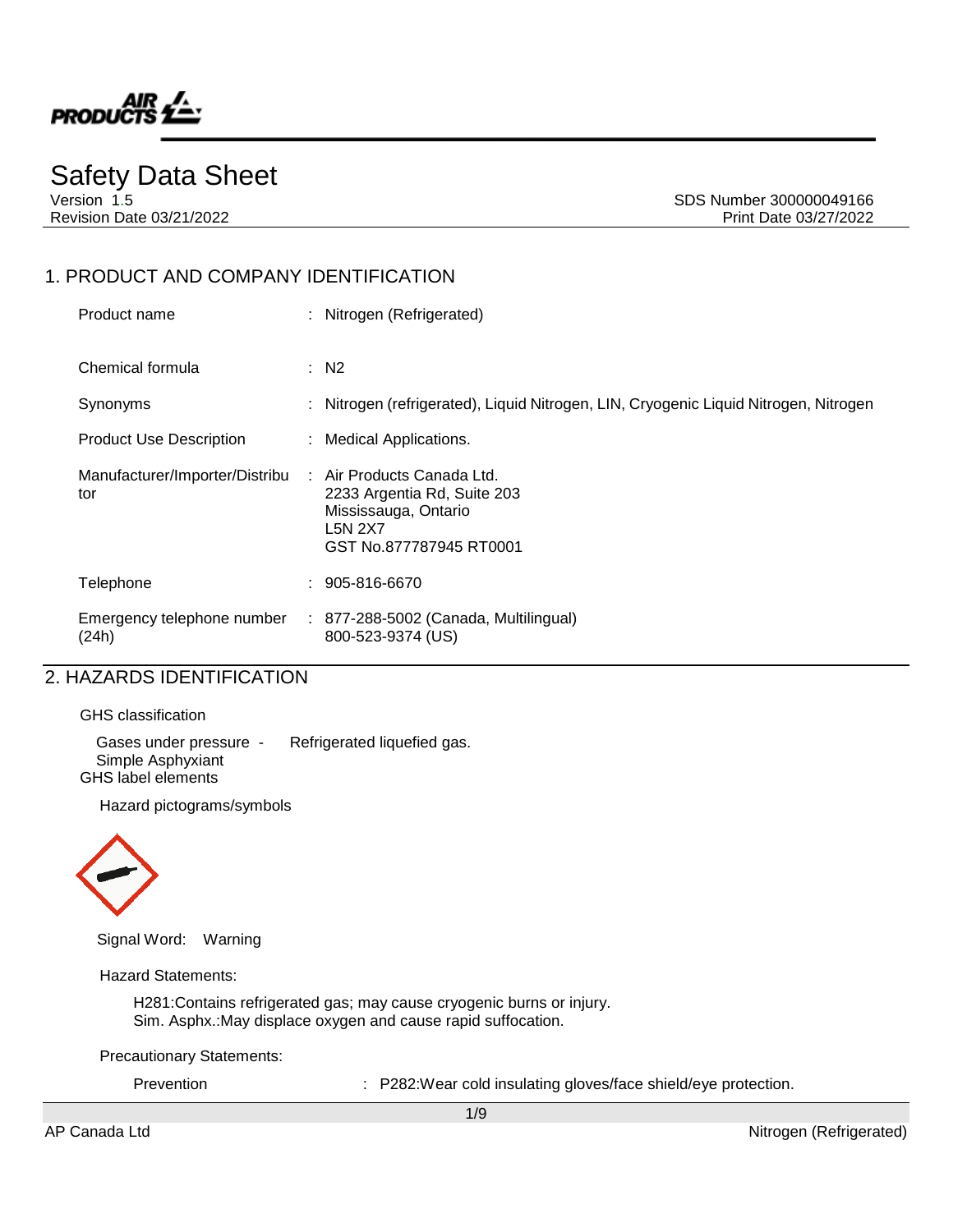| Response | $\therefore$ P315 : Get immediate medical advice/attention.<br>P336+P315: Thaw frosted parts with lukewarm water. Do not rub affected area.<br>Get immediate medical attention. |
|----------|---------------------------------------------------------------------------------------------------------------------------------------------------------------------------------|
| Storage  | : P403:Store in a well-ventilated place.                                                                                                                                        |

## Other hazards not contributing to the classification

Extremely cold liquid and gas under pressure. Direct contact with liquid can cause frostbite. Can cause rapid suffocation. Avoid breathing gas. Self-contained breathing apparatus (SCBA) may be required.

## 3. COMPOSITION/INFORMATION ON INGREDIENTS

| Components | <b>CAS Number</b> | Concentration |
|------------|-------------------|---------------|
|            |                   | (Volume)      |
| Nitrogen   | 7727-37-9         | 100 %         |

Concentration is nominal. For the exact product composition, please refer to technical specifications.

## 4. FIRST AID MEASURES

| General advice     | : Remove victim to uncontaminated area wearing self-contained breathing<br>apparatus. Keep victim warm and rested. Call a doctor. Apply artificial respiration<br>if breathing stopped.                                                                                                   |
|--------------------|-------------------------------------------------------------------------------------------------------------------------------------------------------------------------------------------------------------------------------------------------------------------------------------------|
| Eye contact        | : In the case of contact with eyes, rinse immediately with plenty of water and seek<br>medical advice.<br>Keep eye wide open while rinsing.                                                                                                                                               |
| Skin contact       | : In case of frostbite, obtain medical treatment immediately. As soon as practical,<br>place the affected area in a warm water bath - which has a temperature not to<br>exceed 40 °C (105 °F). Do not rub frozen parts as tissue damage may result.<br>Cover wound with sterile dressing. |
| Ingestion          | Ingestion is not considered a potential route of exposure.                                                                                                                                                                                                                                |
| Inhalation         | : Move to fresh air. If breathing has stopped or is labored, give assisted<br>respirations. Supplemental oxygen may be indicated. If the heart has stopped,<br>trained personnel should begin cardiopulmonary resuscitation immediately. In<br>case of shortness of breath, give oxygen.  |
| Notes to physician |                                                                                                                                                                                                                                                                                           |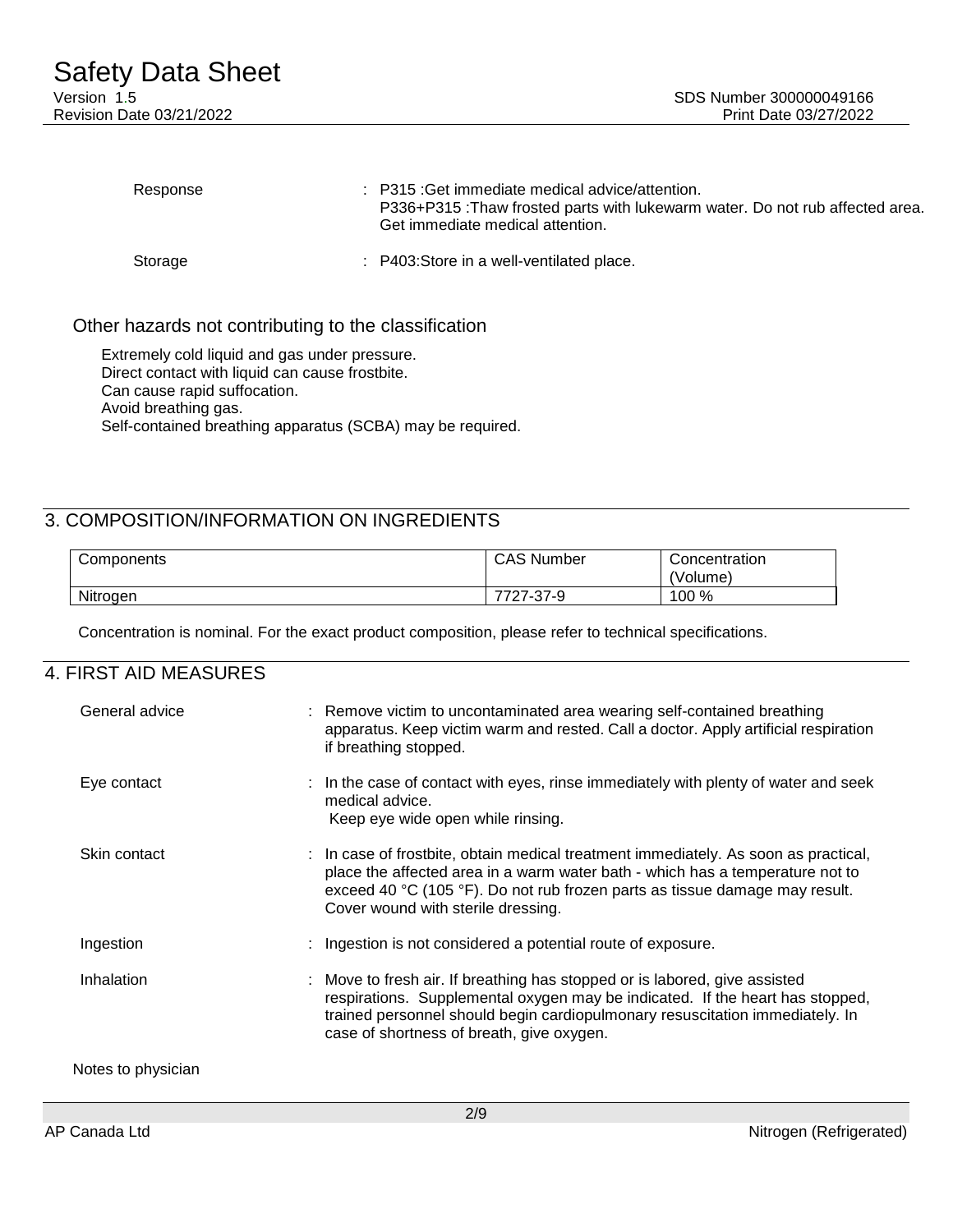| Treatment                                         | : If exposed or concerned: Get medical attention/advice.                                                                                                                                                                                                                                         |
|---------------------------------------------------|--------------------------------------------------------------------------------------------------------------------------------------------------------------------------------------------------------------------------------------------------------------------------------------------------|
| 5. FIRE-FIGHTING MEASURES                         |                                                                                                                                                                                                                                                                                                  |
| Suitable extinguishing media                      | : The product itself does not burn.<br>Use extinguishing media appropriate for surrounding fire.                                                                                                                                                                                                 |
| Specific hazards                                  | : Spill will rapidly vaporize forming an oxygen deficient vapor cloud. Vapor cloud<br>may obscure visibility. Do not direct water spray at container vent. Move away<br>from container and cool with water from a protected position. Keep containers<br>and surroundings cool with water spray. |
| Special protective equipment<br>for fire-fighters | : Wear self contained breathing apparatus for fire fighting if necessary.                                                                                                                                                                                                                        |

# 6. ACCIDENTAL RELEASE MEASURES

| Personal precautions      | : Evacuate personnel to safe areas. Ventilate the area. Monitor oxygen level.<br>Wear self-contained breathing apparatus when entering area unless atmosphere<br>is proved to be safe.                                                                                                                                                                                                              |
|---------------------------|-----------------------------------------------------------------------------------------------------------------------------------------------------------------------------------------------------------------------------------------------------------------------------------------------------------------------------------------------------------------------------------------------------|
| Environmental precautions | : Prevent further leakage or spillage. Prevent from entering sewers, basements<br>and workpits, or any place where its accumulation can be dangerous. Do not<br>discharge into any place where its accumulation could be dangerous.                                                                                                                                                                 |
| Methods for cleaning up   | $:$ Ventilate the area.                                                                                                                                                                                                                                                                                                                                                                             |
| Additional advice         | : If possible, stop flow of product. Increase ventilation to the release area and<br>monitor oxygen level. Vapor cloud may obscure visibility. Do not spray water<br>directly at leak. If leak is from cylinder or cylinder valve, call the emergency<br>telephone number. If the leak is in the user's system, close the cylinder valve and<br>safely vent the pressure before attempting repairs. |

# 7. HANDLING AND STORAGE

## Handling

Know and understand the properties and hazards of the product before use. Only experienced and properly instructed persons should handle compressed gases/cryogenic liquids. Before using the product, determine its identity by reading the label. Do not remove or deface labels provided by the supplier for the identification of the cylinder contents. Before connecting the container, check the complete gas system for suitability, particularly for pressure rating and materials. Before connecting the container for use, ensure that back feed from the system into the container is prevented. Close container valve after each use and when empty, even if still connected to equipment. Never attempt to repair or modify container valves or safety relief devices. Damaged valves should be reported immediately to the supplier. If user experiences any difficulty operating cylinder valve discontinue use and contact supplier. Do not remove or interchange connections. Ensure the complete gas system has been checked for leaks before use. Prevent entrapment of cryogenic liquid in closed systems not protected with relief device. A small quantity of liquid produces large volumes of vaporized gas at atmospheric pressure. Containers used in shipment, storage, and transfer of cryogenic liquid are specially designed, well-insulated containers equipped with a pressure relief device and valves to control pressure. Under normal conditions, these containers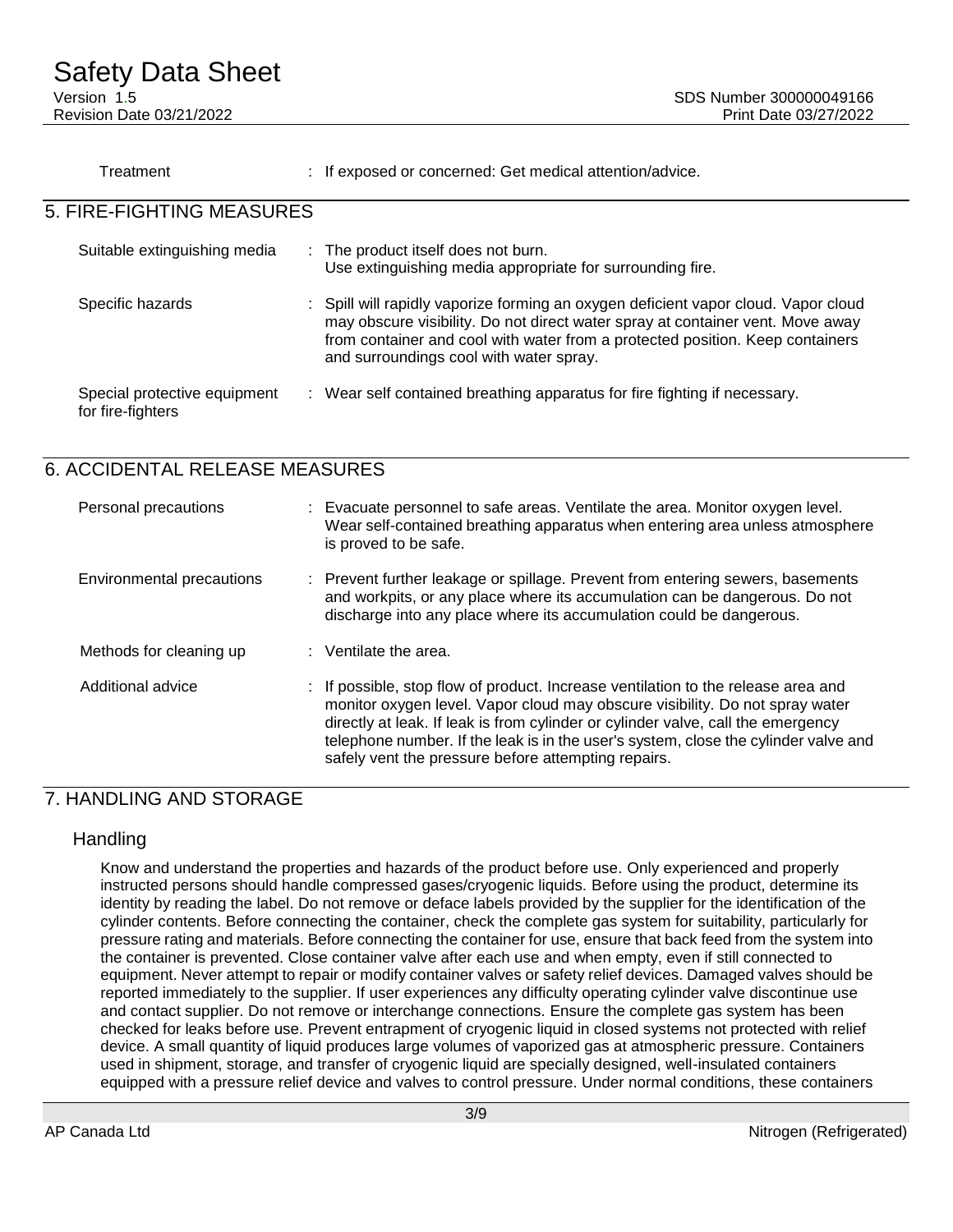will periodically vent product to limit pressure buildup. Ensure that the container is in a well–ventilated area to avoid creating an oxygen–deficient atmosphere. Use adequate pressure relief in systems and piping to prevent pressure buildup; liquid in a closed container can generate extremely high pressures when vaporized by warming. Employ suitable pressure regulating devices on all containers when the gas is being emitted to systems with lower pressure rating than that of the container. Only transfer lines designed for cryogenic liquids shall be used. Do not subject containers to abnormal mechanical shock. When moving cylinders, even for short distances, use a cart (trolley, hand truck, etc.) designed to transport cylinders. When doubt exists as to the correct handling procedure for a particular gas, contact the supplier.

## **Storage**

Use a back flow preventative device in the piping. Do not change or force fit connections. Close valve after each use and when empty. Always keep container in upright position. Read and follow the Safety Data Sheet (SDS) before use. Do not allow storage temperature to exceed 50°C (122°F). Containers should be stored in a purpose build compound which should be well ventilated, preferably in the open air. Full containers should be stored so that oldest stock is used first. Do not store in a confined space. Full and empty cylinders should be segregated. Store containers in location free from fire risk and away from sources of heat and ignition. Return empty containers in a timely manner. Stored containers should be periodically checked for general condition and leakage. Protect containers stored in the open against rusting and extremes of weather. Containers should not be stored in conditions likely to encourage corrosion. Cryogenic containers are equipped with pressure relief devices to control internal pressure. Under normal conditions these containers will periodically vent product. All vents should be piped to the exterior of the building. Observe all regulations and local requirements regarding storage of containers.

For further information on storage, handling, and use, consult Air Products' Safetygram 7: Liquid Nitrogen, available on our web site at www.airproducts.com.

# 8. EXPOSURE CONTROLS / PERSONAL PROTECTION

## Engineering measures

Natural or mechanical to prevent oxygen deficient atmospheres below 19.5% oxygen. Keep self-contained breathing apparatus readily available for emergency use.

## Personal protective equipment

| Respiratory protection   | : Self contained breathing apparatus (SCBA) or positive pressure airline with mask<br>are to be used in oxygen-deficient atmosphere.<br>Air purifying respirators will not provide protection. Users of breathing apparatus<br>must be trained. |
|--------------------------|-------------------------------------------------------------------------------------------------------------------------------------------------------------------------------------------------------------------------------------------------|
| Hand protection          | : Wear work gloves when handling gas containers.<br>If the operation involves possible exposure to a cryogenic liquid, wear loose<br>fitting thermal insulated or cryo-gloves.                                                                  |
| Eye protection           | : Safety glasses recommended when handling cylinders.<br>Protect eyes, face and skin from liquid splashes.<br>Wear goggles and a face shield when transfilling or breaking transfer<br>connections.                                             |
| Skin and body protection | : Never allow any unprotected part of the body to touch uninsulated pipes or<br>vessels which contain cryogenic fluids. The extremely cold metal will cause the                                                                                 |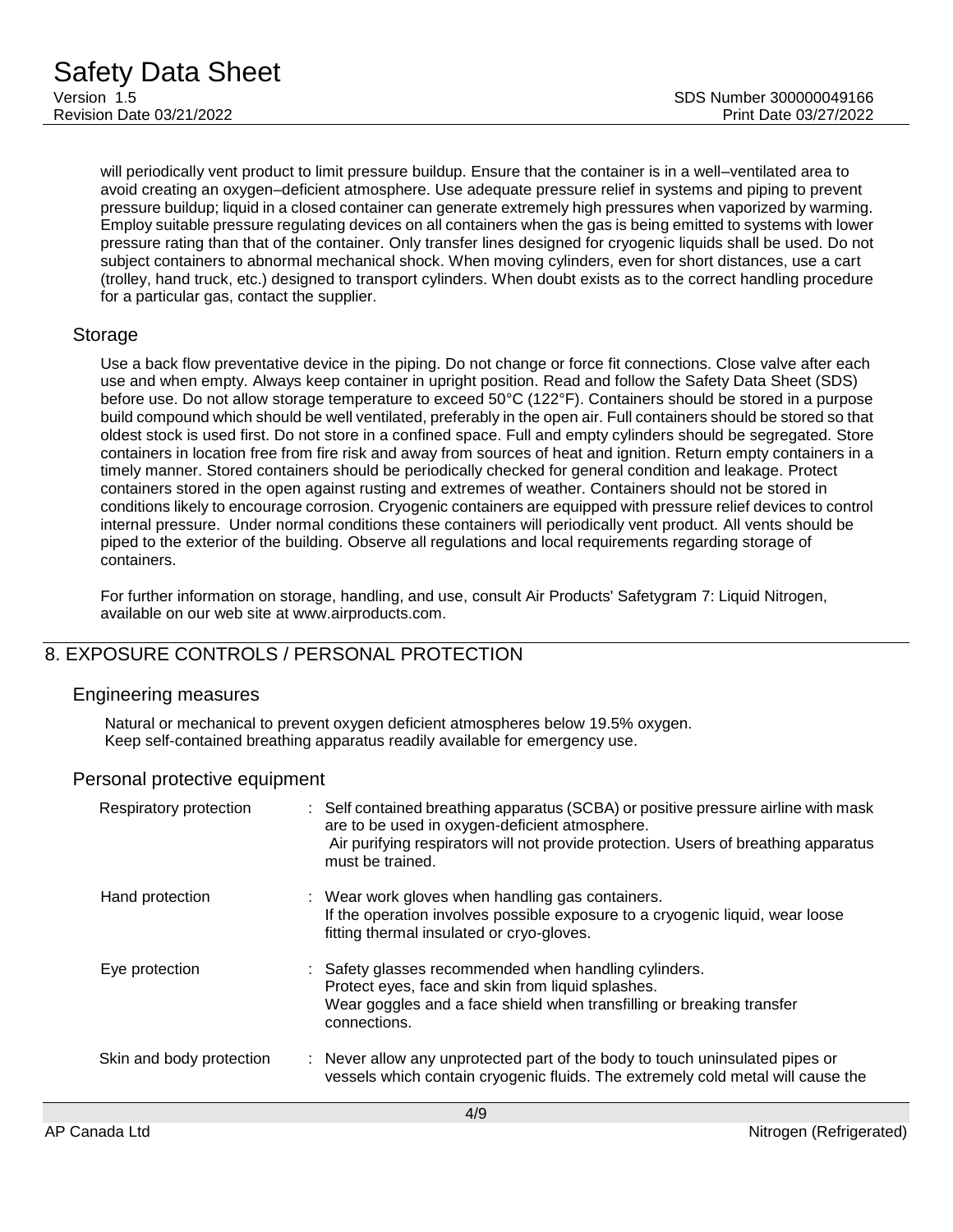Safety Data Sheet<br>Version 1.5 Revision Date 03/21/2022 Print Date 03/27/2022

|                                                    | flesh to stick fast and tear when one attempts to withdraw from it.<br>Safety shoes are recommended when handling cylinders. |
|----------------------------------------------------|------------------------------------------------------------------------------------------------------------------------------|
| Special instructions for<br>protection and hygiene | : Ensure adequate ventilation, especially in confined areas.                                                                 |

Remarks : Simple asphyxiant.

# 9. PHYSICAL AND CHEMICAL PROPERTIES

| Liquefied gas. Colorless.                    |
|----------------------------------------------|
| No odor warning properties.                  |
| No data available.                           |
| Not applicable.<br>÷.                        |
| -346 °F (-210 °C)                            |
| -321 °F (-196 °C)                            |
| Not applicable.                              |
| Not applicable.<br>÷                         |
| Refer to product classification in Section 2 |
| No data available.                           |
| Not applicable.                              |
| $0.02$ g/l                                   |
| : $0.97$ (air = 1)                           |
| $0.8$ (water = 1)                            |
| Not applicable.                              |
| No data available.<br>÷.                     |
| No data available.                           |
| Not applicable.                              |
|                                              |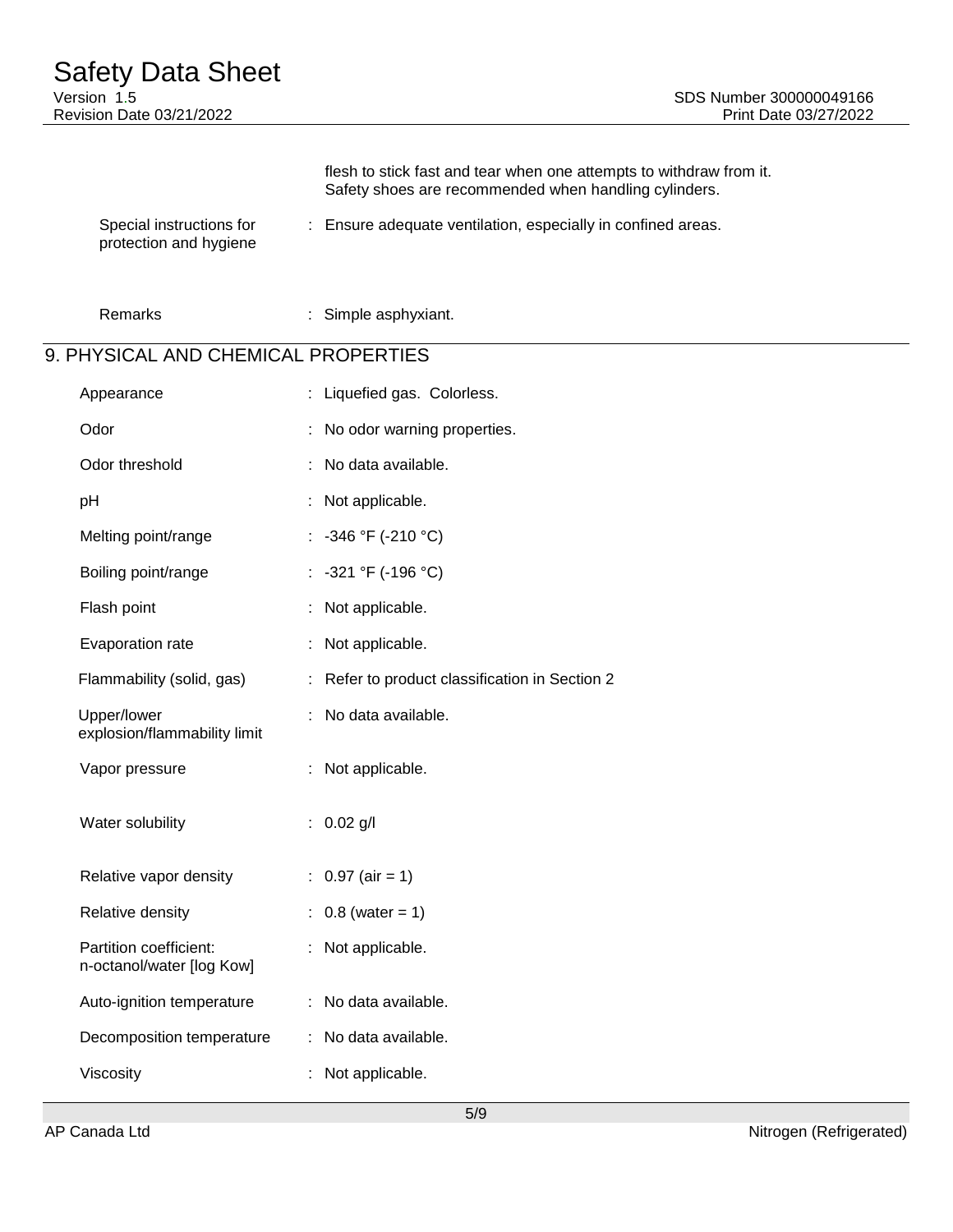Molecular Weight : 28 g/mol

# 10. STABILITY AND REACTIVITY

| <b>Chemical Stability</b>           | : Stable under normal conditions.                                                                                                                                                                                                                              |  |
|-------------------------------------|----------------------------------------------------------------------------------------------------------------------------------------------------------------------------------------------------------------------------------------------------------------|--|
| Materials to avoid                  | : Materials such as carbon steel, low alloy carbon steel and plastic become brittle<br>at low temperatures and are subject to failure. Use appropriate materials<br>compatible with the cryogenic conditions present in refrigerated liquefied gas<br>systems. |  |
| Hazardous decomposition<br>products | : Under normal conditions of storage and use, hazardous decomposition products<br>should not be produced.                                                                                                                                                      |  |

# 11. TOXICOLOGICAL INFORMATION

# 11.1. Information on toxicological effects

| Likely routes of exposure            |                                                                                                                                                                                                                                                                                    |
|--------------------------------------|------------------------------------------------------------------------------------------------------------------------------------------------------------------------------------------------------------------------------------------------------------------------------------|
| Effects on Eye                       | : Contact with liquid may cause cold burns/frostbite.                                                                                                                                                                                                                              |
| Effects on Skin                      | Contact with liquid may cause cold burns/frostbite. May cause severe frostbite.                                                                                                                                                                                                    |
| <b>Inhalation Effects</b>            | In high concentrations may cause asphyxiation. Symptoms may include loss of<br>mobility/consciousness. Victim may not be aware of asphyxiation. Asphyxiation<br>may bring about unconsciousness without warning and so rapidly that victim may<br>be unable to protect themselves. |
| Ingestion Effects                    | Ingestion is not considered a potential route of exposure.                                                                                                                                                                                                                         |
| Symptoms                             | : Exposure to oxygen deficient atmosphere may cause the following symptoms:<br>Dizziness. Salivation. Nausea. Vomiting. Loss of mobility/consciousness.                                                                                                                            |
| Acute toxicity                       |                                                                                                                                                                                                                                                                                    |
| <b>Acute Oral Toxicity</b>           | : No data is available on the product itself.                                                                                                                                                                                                                                      |
| Inhalation                           | : No data is available on the product itself.                                                                                                                                                                                                                                      |
| <b>Acute Dermal Toxicity</b>         | : No data is available on the product itself.                                                                                                                                                                                                                                      |
| Skin corrosion/irritation            | : No data available.                                                                                                                                                                                                                                                               |
| Serious eye damage/eye<br>irritation | : No data available.                                                                                                                                                                                                                                                               |
| Sensitization.                       | : No data available.                                                                                                                                                                                                                                                               |
|                                      |                                                                                                                                                                                                                                                                                    |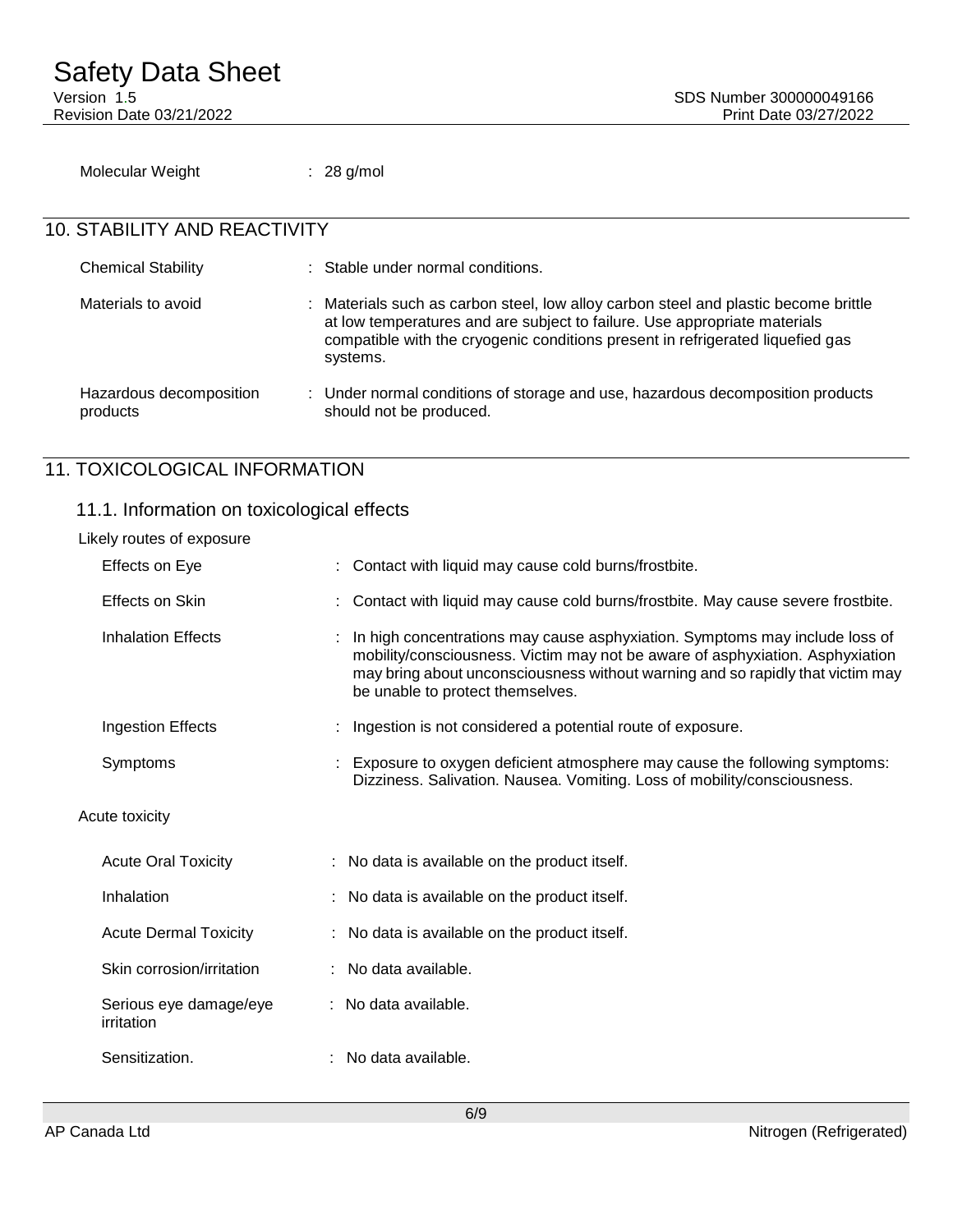#### Chronic toxicity or effects from long term exposures

| Carcinogenicity                                                | : No data available.                          |
|----------------------------------------------------------------|-----------------------------------------------|
| Reproductive toxicity                                          | : No data is available on the product itself. |
| Germ cell mutagenicity                                         | : No data is available on the product itself. |
| Specific target organ systemic<br>toxicity (single exposure)   | : No data available.                          |
| Specific target organ systemic<br>toxicity (repeated exposure) | $\therefore$ No data available.               |
| Aspiration hazard                                              | $:$ No data available.                        |
|                                                                |                                               |

Not applicable.

# 12. ECOLOGICAL INFORMATION

# Ecotoxicity effects Aquatic toxicity **:** Not applicable. Toxicity to other organisms : Not applicable. Persistence and degradability Biodegradability : No data is available on the product itself. Mobility **Secause of its high volatility, the product is unlikely to cause ground pollution.** Bioaccumulation : Refer to Section 9 "Partition Coefficient (n-octanol/water)".

## 13. DISPOSAL CONSIDERATIONS

| Waste from residues / unused<br>products | Return unused product in original cylinder to supplier. Contact supplier if<br>quidance is required. |
|------------------------------------------|------------------------------------------------------------------------------------------------------|
| Contaminated packaging                   | : Return cylinder to supplier.                                                                       |

# 14. TRANSPORT INFORMATION

DOT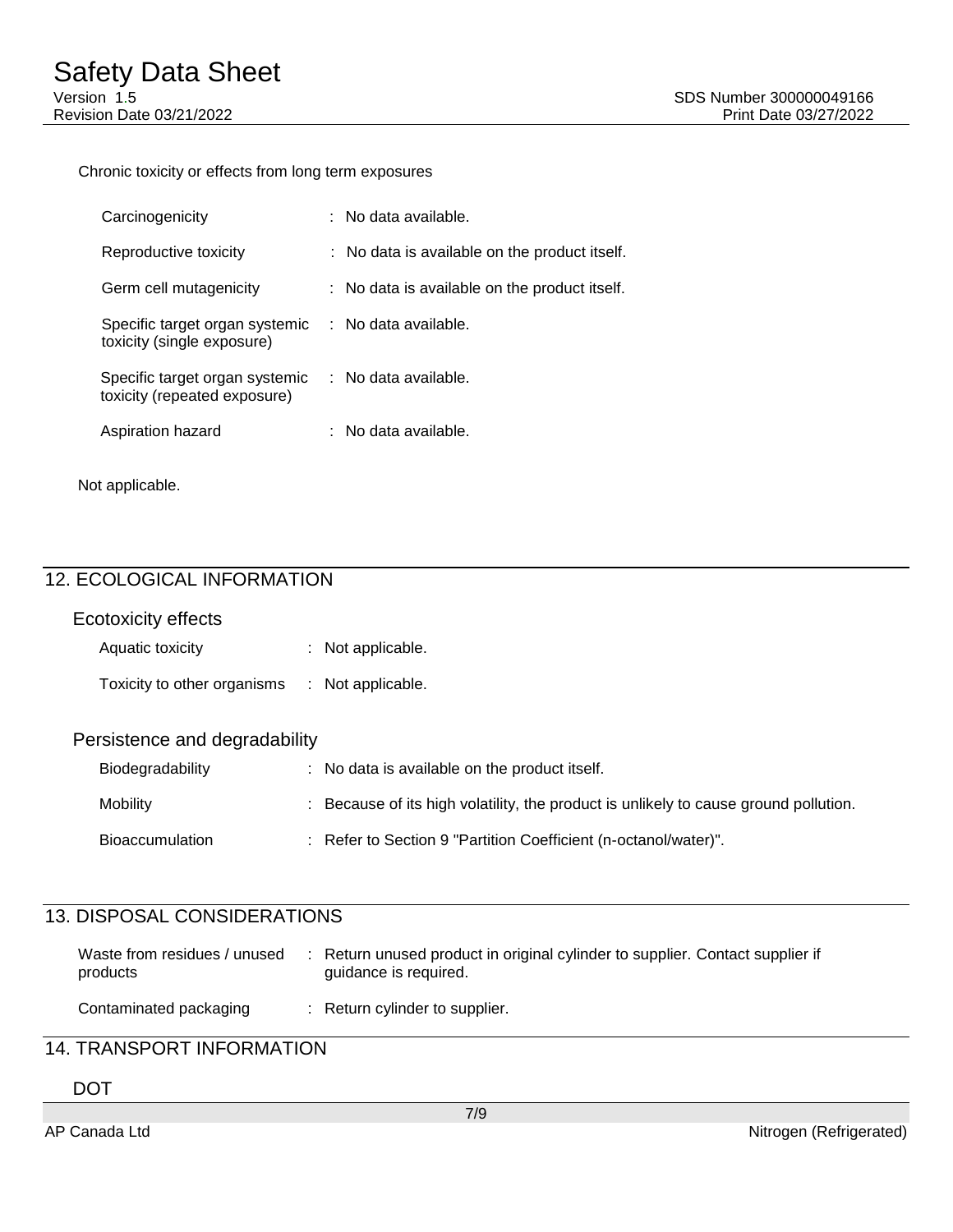| UN/ID No.<br>Proper shipping name<br><b>Class or Division</b><br>Label(s) | : UN1977<br>: Nitrogen, refrigerated liquid<br>: 2.2<br>$\therefore$ 2.2 |
|---------------------------------------------------------------------------|--------------------------------------------------------------------------|
| Marine Pollutant                                                          | : No                                                                     |

## IATA

| UN/ID No.                | $:$ UN1977                      |
|--------------------------|---------------------------------|
| Proper shipping name     | : Nitrogen, refrigerated liquid |
| <b>Class or Division</b> | $\therefore$ 2.2                |
| Label(s)                 | $\therefore$ 2.2                |
| Marine Pollutant         | : No                            |

## IMDG

| UN/ID No.                | $:$ UN1977                      |
|--------------------------|---------------------------------|
| Proper shipping name     | : NITROGEN, REFRIGERATED LIQUID |
| <b>Class or Division</b> | $\therefore$ 2.2                |
| Label(s)                 | $\therefore$ 2.2                |
| <b>Marine Pollutant</b>  | : No                            |
| Segregation Group        | : None                          |

## TDG

| UN/ID No.<br>Proper shipping name<br><b>Class or Division</b> | : UN1977<br>: NITROGEN, REFRIGERATED LIQUID<br>.22<br>$\therefore$ 2.2 |
|---------------------------------------------------------------|------------------------------------------------------------------------|
| Label(s)                                                      |                                                                        |
| <b>Marine Pollutant</b>                                       | : No                                                                   |

#### Further Information

Avoid transport on vehicles where the load space is not separated from the driver's compartment. Ensure vehicle driver is aware of the potential hazards of the load and knows what to do in the event of an accident or an emergency. The transportation information is not intended to convey all specific regulatory data relating to this material. For complete transportation information, contact customer service.

# 15. REGULATORY INFORMATION

| Country     | <b>Regulatory list</b> | <b>Notification</b>    |
|-------------|------------------------|------------------------|
| <b>USA</b>  | <b>TSCA</b>            | Included on Inventory. |
| EU          | <b>EINECS</b>          | Included on Inventory. |
| Canada      | <b>DSL</b>             | Included on Inventory. |
| Australia   | <b>AICS</b>            | Included on Inventory. |
| South Korea | ECL.                   | Included on Inventory. |
| China       | <b>SEPA</b>            | Included on Inventory. |
| Philippines | <b>PICCS</b>           | Included on Inventory. |
| Japan       | <b>ENCS</b>            | Included on Inventory. |